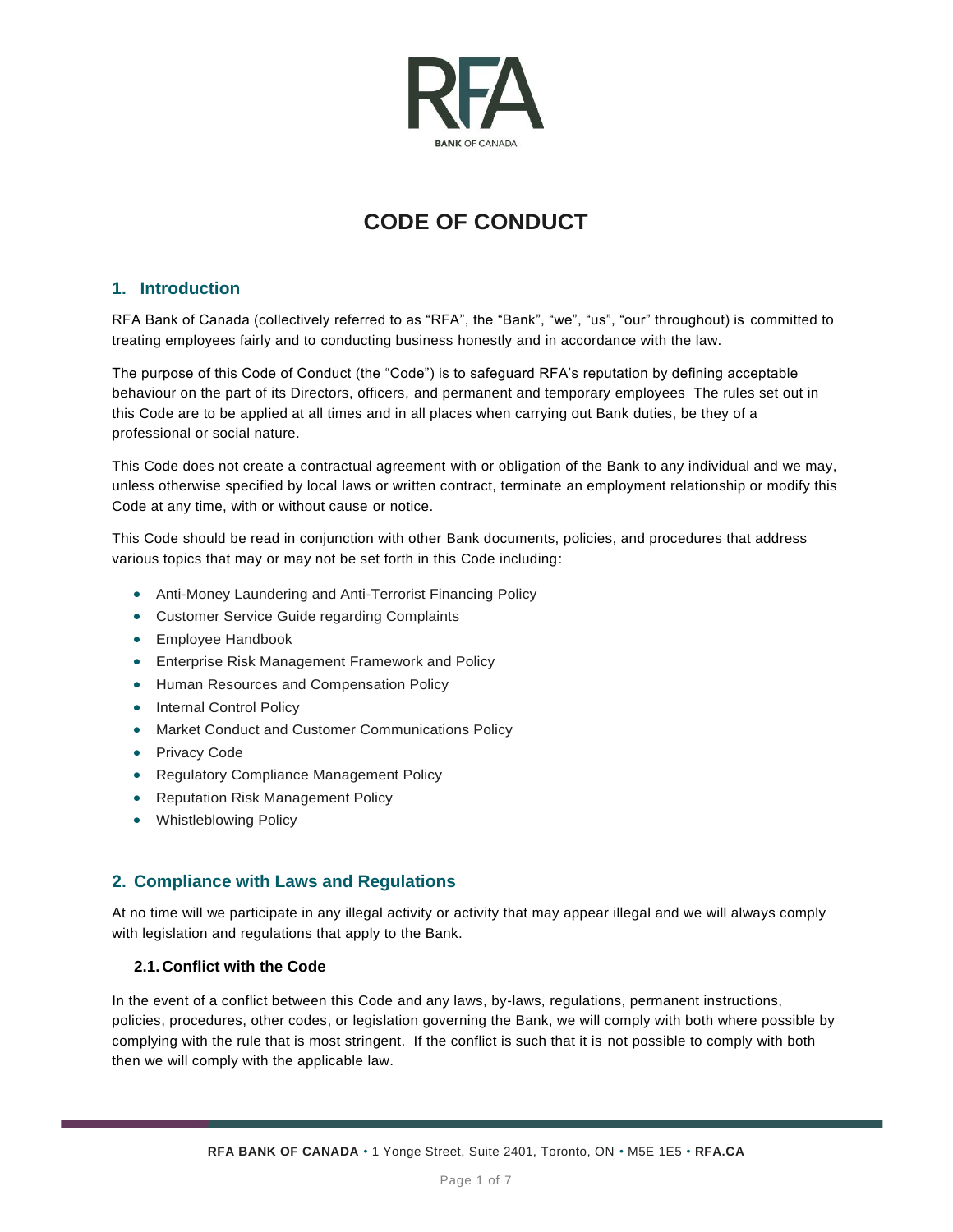

# **2.2.Anti-Money Laundering and Anti-Terrorist Financing**

We will not allow, facilitate, or participate in money laundering activities by accepting, transferring, converting, or concealing money obtained from criminal activities or related to terrorist financing. We are familiar with, and will comply with, the policy on money laundering and the financing of terrorist activities.

Employees should refer to the *Anti-Money Laundering and Anti-Terrorist Financing Policy* and/or contact the Chief Anti-Money Laundering Officer for further information.

# **2.3.Privacy of Personal Information**

Confidential information about RFA and its customers or employees may not be disclosed to unauthorized third parties or other employees except on a need-to-know basis in the course of legitimate business dealings. RFA is accountable for the protection and confidentiality of individual personal information that comes under its control. We abide by the principles that govern the collection, use, and disclosure of personal information.

Employees should refer to the *Privacy Code* on RFA's website or contact the Chief Privacy Officer for further information.

## **2.4.Competition**

We will comply with the legislative provisions applicable to competition. We will not collude with other financial institutions or businesses illegally to establish the conditions of a transaction, product, or service offered to a third party. These conditions include interest rates, prices, fees, and types of services offered. Employees must represent the Bank in a manner that is fair, truthful and free from any misrepresentation.

#### **2.5.Customer Service and Complaint Handling**

RFA has a complaint handling procedure in place to handle customer service complaints promptly, fairly, and transparently.

Employees should refer to the *Customer Service Guide regarding Complaints* on our website for further information.

#### **2.6.Workplace Discrimination and Harassment**

RFA recognizes and encourages the uniqueness of individual contributions within a team environment. This principle is reflected in all aspects of employment such as recruitment, compensation, training, promotion, transfer, and benefits. All employees at RFA will be treated as individuals according only to their abilities to meet job requirements, and without regard to factors such as race, sex, colour, national ity, ethnicity, place of origin, sexual orientation, age, disability, marital status, religion, creed, or any other factor that is legislatively or constitutionally protected. Any kind of discrimination or harassment based upon these factors is neither permitted nor condoned and will not be tolerated under any circumstances.

Employees should refer to the *Employee Handbook* for more information.

# **2.7.Fraud**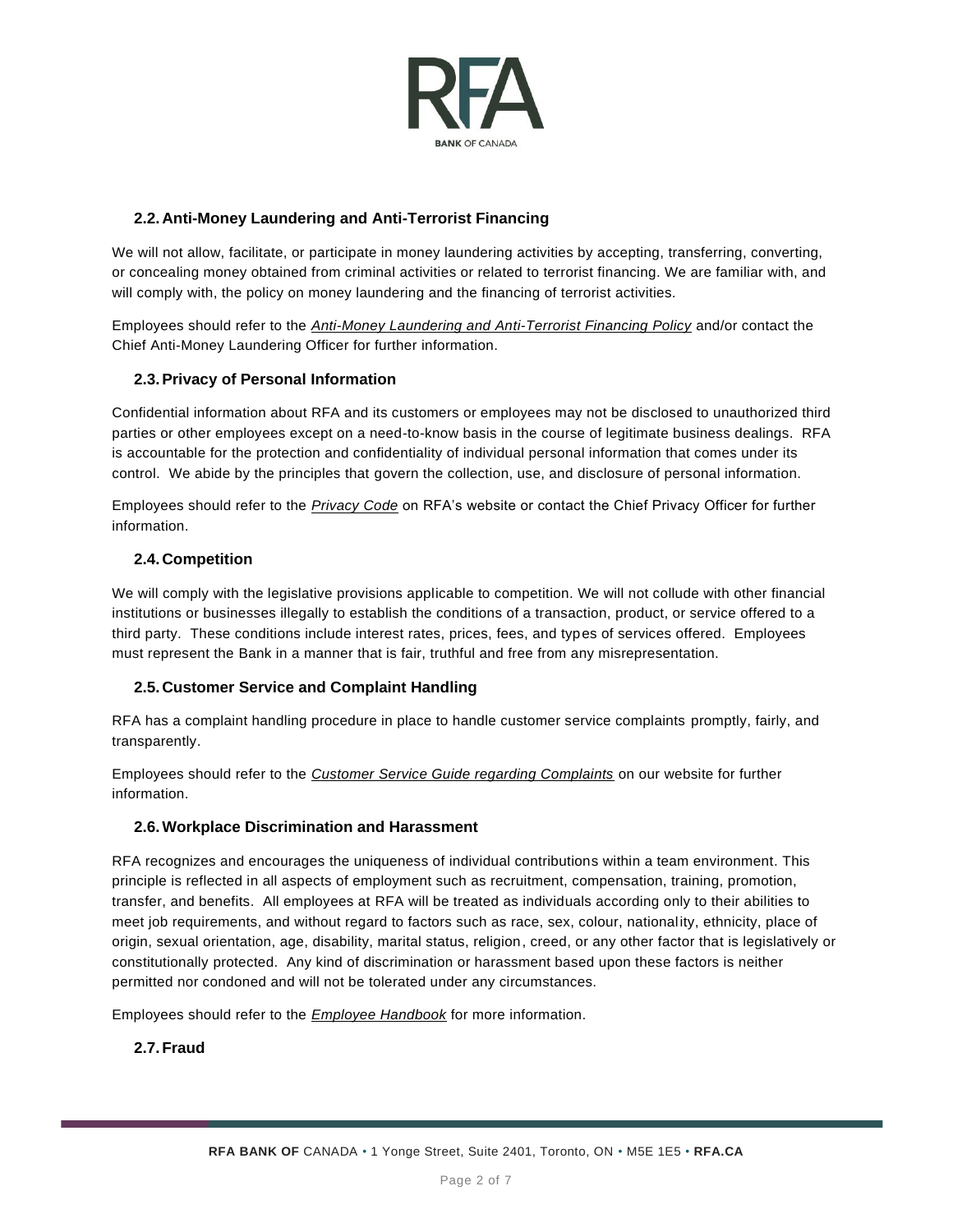

RFA will not tolerate any fraudulent activity on the part of anyone to whom this Code applies. This includes misappropriation or unauthorized use of RFA's assets, customer or internal non-public financial information, the receipt or making of illegal payments, and knowingly submitting expense claims that are not in keeping with the Bank's guidelines and policies. It is the responsibility of all employees to play a role in fraud prevention by being aware of internal and external fraud risks and observing the Bank's policies and procedures at all times.

Employees should refer to the *Enterprise Risk Management Framework and Policy* for further information.

## **2.8. Internal Controls**

RFA has designed and implemented internal controls that set out the key principles, structures and processes that underpin its approach to managing risks. Internal control-related roles and responsibilities are aligned with the three lines of defense model which promotes strong risk culture, communication, and accountability.

Employees should refer to the *Internal Control Policy* for further information.

#### **2.9.Financial Reporting, Audit, Disclosures, and Bank Records**

RFA'S senior financial officers (e.g., Chief Financial Officer, Corporate Controller, and any person performing similar functions) as well as any person whose responsibilities include financial reporting duties ("Finance Personnel") have a heightened obligation to perform their duties in a diligent, honest, and ethical manner. This duty of honesty extends to the full, fair, accurate, timely, and understandable disclosure of information relating to the Bank's financial condition and results of operation in its periodic reports and compliance with all applicable government rules and regulations. The primary responsibility for financial reporting, internal control, and compliance with laws, regulation, and ethics rests with Senior Management.

Finance Personnel and employees involved in the preparation of financial reports, accounting, and all other records must accurately reflect the Bank's business activities in accordance with our policies, procedures, and regulatory requirements. Falsification of personnel, business, or other Bank records is prohibited. Bank records shall be maintained in accordance with our record retention policies.

Employees are required to cooperate with all internal investigations and, subject to the advice of the General Counsel, external regulatory and other investigations. Employees are expected to be honest in their dealings with internal and external auditors or with members of Senior Management responsible for making disclosure decisions.

Employees who are not authorized spokespersons must not respond under any circumstances to inquiries from the investment community, the media or others, unless specifically asked to do so by an authorized spokesperson.

#### **2.10. Other Applicable Laws**

In the course of your dealings always keep in mind that you are subject to all relevant legislation and regulations related to our business. We are all personally responsible for being aware of and understanding the laws and regulatory requirements specific to our duties.

# **3. Compliance with Policies and Procedures**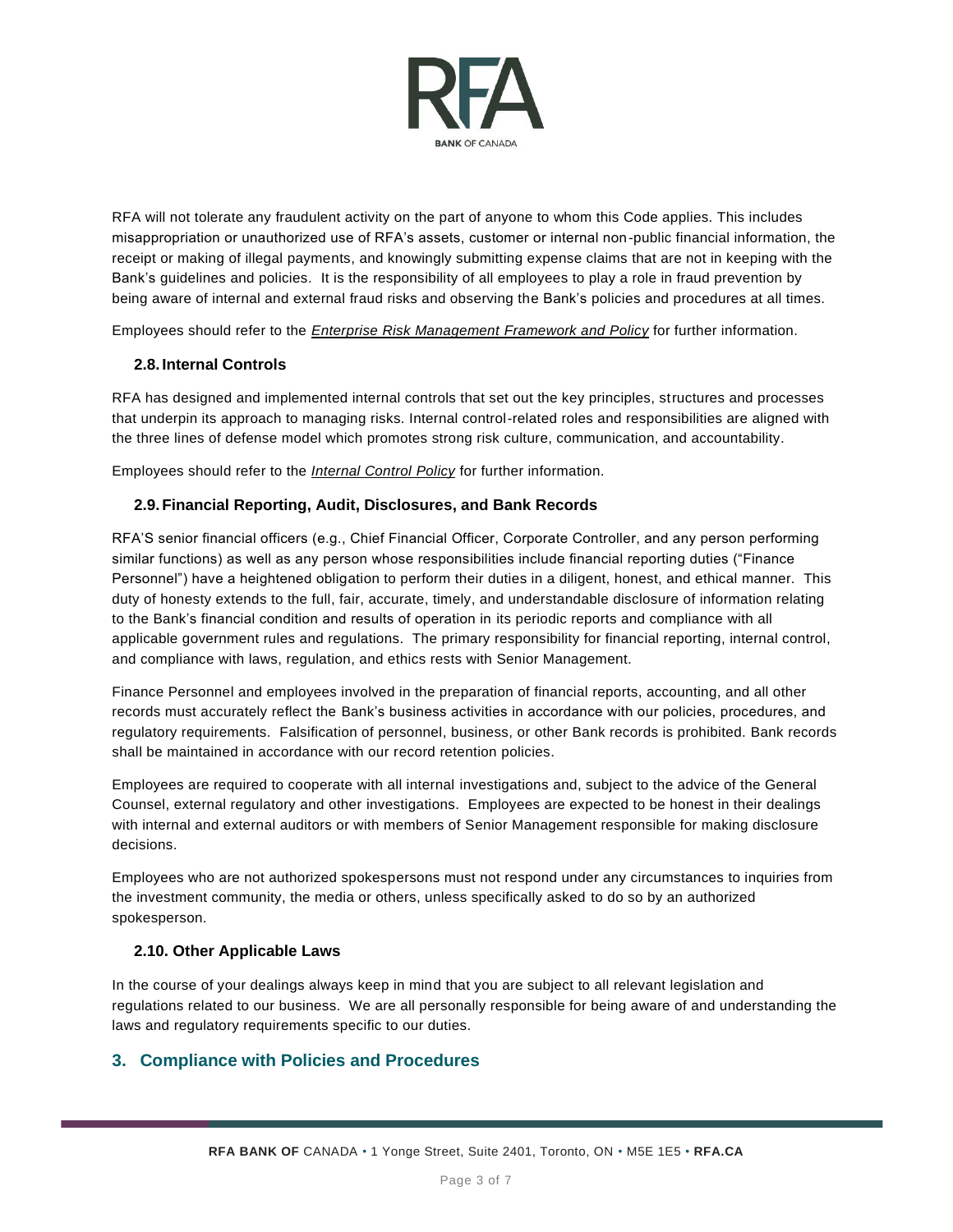

We ensure our policies support this Code and our corporate procedures are specifically designed to assist in complying with the laws and regulations that apply to us. Employees must understand and abide by the laws, policies, and procedures that affect their jobs. Please speak to your supervisor for guidance if necessary.

## **3.1.Conflict of Interest**

Employees are expected to be free of conflicts of interest in respect of their actions, decisions, and judgments respecting all RFA business. In this regard, employees are expected not to have any relationships, activities, or personal financial interests that might possibly impair or affect their judgment or influence their decisions concerning RFA business. Some examples of obvious unacceptable conduct are noted below.

No one to whom this Code applies shall, without prior written approval of the Board of Directors:

- **1.** accept gifts or favours from persons having dealings with RFA that are offered in gratitude for services rendered or anticipated unless such gift or favour: (i) is not a cash gift; (ii) is consistent with customary practices; (iii) is less than \$200 in value; (iv) cannot be construed as a bribe, payoff, or inducement; (v) does not violate laws, regulations, or policies; and (vi) can be reciprocated in a similar manner;
- **2.** engage in the business of private lending or in any other business or transaction or have a financial or other personal interest that is incompatible with the discharge of the employee's official duties,

2.1. in particular, no person to whom this Code applies shall be in a position to benefit financially, outside of their normal remuneration, from a transaction in which they may be involved in the course of their duties. Disclosure must be made to your supervisor or to the Board as may be appropriate of any personal relationships that an employee may have with any individual involved in a transaction with RFA;

- **3.** be in a position to derive any direct or indirect benefit or interest from any RFA contracts where the employee can influence decisions;
- **4.** engage in any outside employment, work, or business undertaking that interferes with the performance of their duties to RFA without prior written approval from the Chief Executive Officer;
- **5.** engage in any outside employment, work, or business undertaking in which an advantage may be derived from employment with RFA or from information derived from its suppliers, vendors, or business partners;
- **6.** subject to the exceptions set out in number 1 above, demand, accept, offer, or agree to accept from a person who has dealings with RFA, a direct or indirect commission, reward, advantage, or benefit of any kind, whether to be received by the employee, by a member of the employee's family, or by a third party whom the employee wishes to benefit;
- **7.** benefit or cause friends, relatives, or any other party to benefit from the use of information, including RFA Bank investment information, that is acquired during the course of the employee's official duties and that is not publicly available;
- **8.** accept casual or infrequent business entertainment in the form of lunches, dinners, etc. unless such a benefit is within the bounds of propriety and not such as to bring suspicion upon the objectivity of the person receiving the benefit; or
- **9.** use or permit the use of RFA's property for any kind for personal convenience or profit or for any activities not associated with the discharge of official duties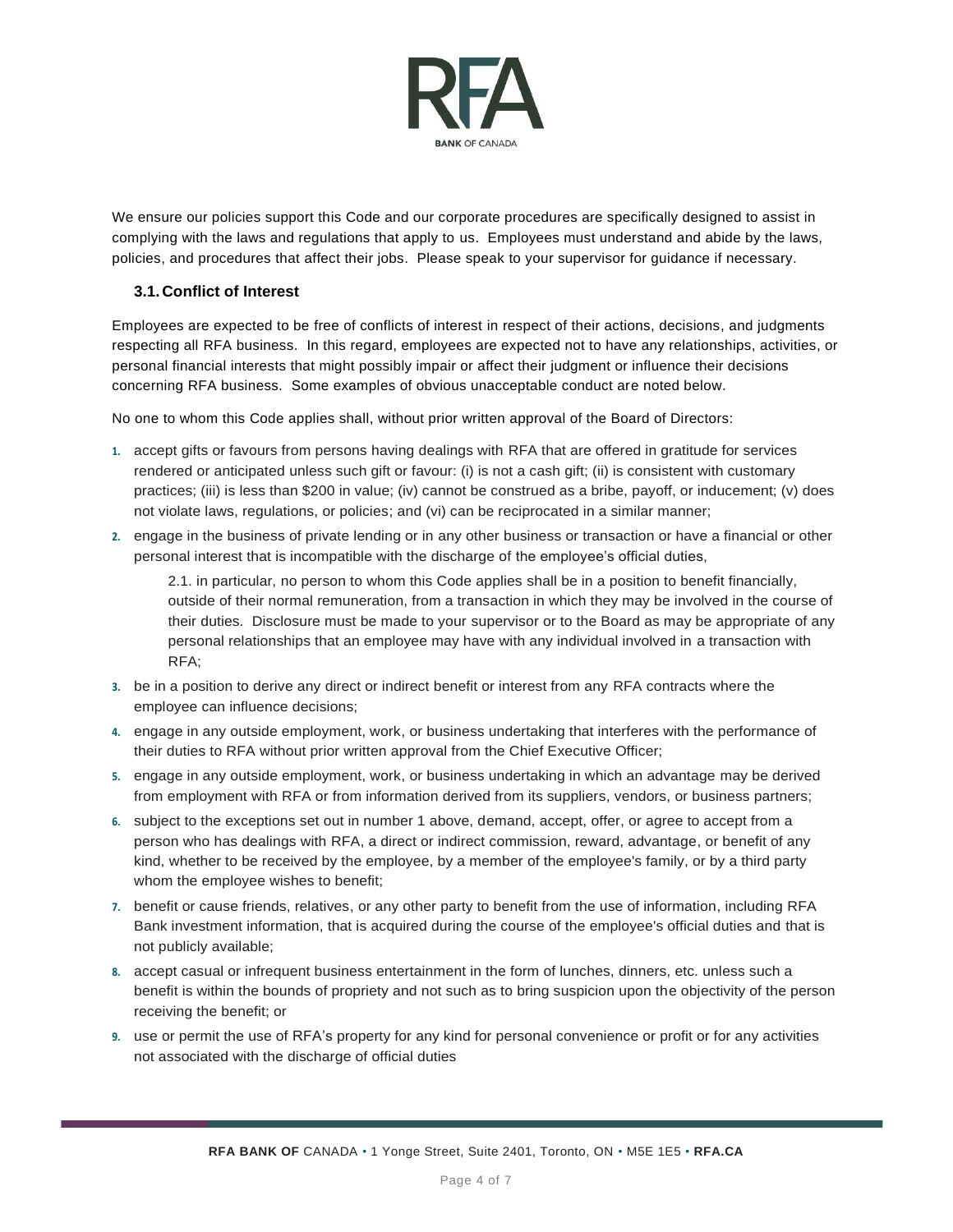

In the event that a potential conflict arises, employees are expected to immediately report the situation to their supervisor. Additionally, employees must report to their supervisor or Senior Management any situation where anyone attempts to exert influence over the behavior of an employee for their own benefit or for the benefit of any third party. Supervisor or Senior Management will in turn report such incidents to the Chief Compliance Officer. Any uncertainties should be directed to your supervisor for clarification or guidance.

Employees should see the *Regulatory Compliance Management Policy* for further information.

# **3.2.Protecting Bank Information**

## *3.2.1. Confidential Information*

At RFA, information is one of our most valuable assets and much of our business information is confidential information. Confidential information is broad in scope and includes information about our customers, suppliers, and employees, as well as proprietary, intellectual, and copyright information about the Bank. Employees are to maintain the confidentiality of information entrusted to them by the Bank, except where disclosure is to persons who are authorized to receive such information.

We acknowledge that it may be difficult on occasion to discern whether certain information is in fact confidential. As a cautionary measure, when you are uncertain as to whether information is confidential, no disclosure should be made without first consulting your supervisor. This basic policy of caution and discretion in handling of confidential information extends to both external and internal disclosure.

Employees should see the *Employee Handbook* for further information on the handling of material and confidential information.

#### *3.2.2. Use of Information Systems and Social Media*

We expect that communications and information received or transmitted through our information systems will primarily have a business purpose. We recognize that employees will occasionally use these electronic communication systems for personal matters. We expect that employees' personal use will be minimal and will not interfere with the conduct of our business.

Employees are responsible for the content of online personal social media accounts, personal websites, and/or blogs. Employees who make false claims, expressly stated or implied to be factual, that may harm the reputation of RFA, an individual, business, product, group, government, or nation through such social media, may be subject to civil or criminal actions. In addition, employees may face discipline, up to and including termination of employment for cause.

Employees should see the *Employee Handbook* regarding the use of RFA'S information systems and specific guidelines surrounding online social community pages, personal websites, and blogs.

#### **3.3.Professional Conduct and Personal Integrity**

Employees are expected to act in a professional manner and with personal integrity in all dealings with colleagues, business partners, clients, customers, stakeholders, and the public.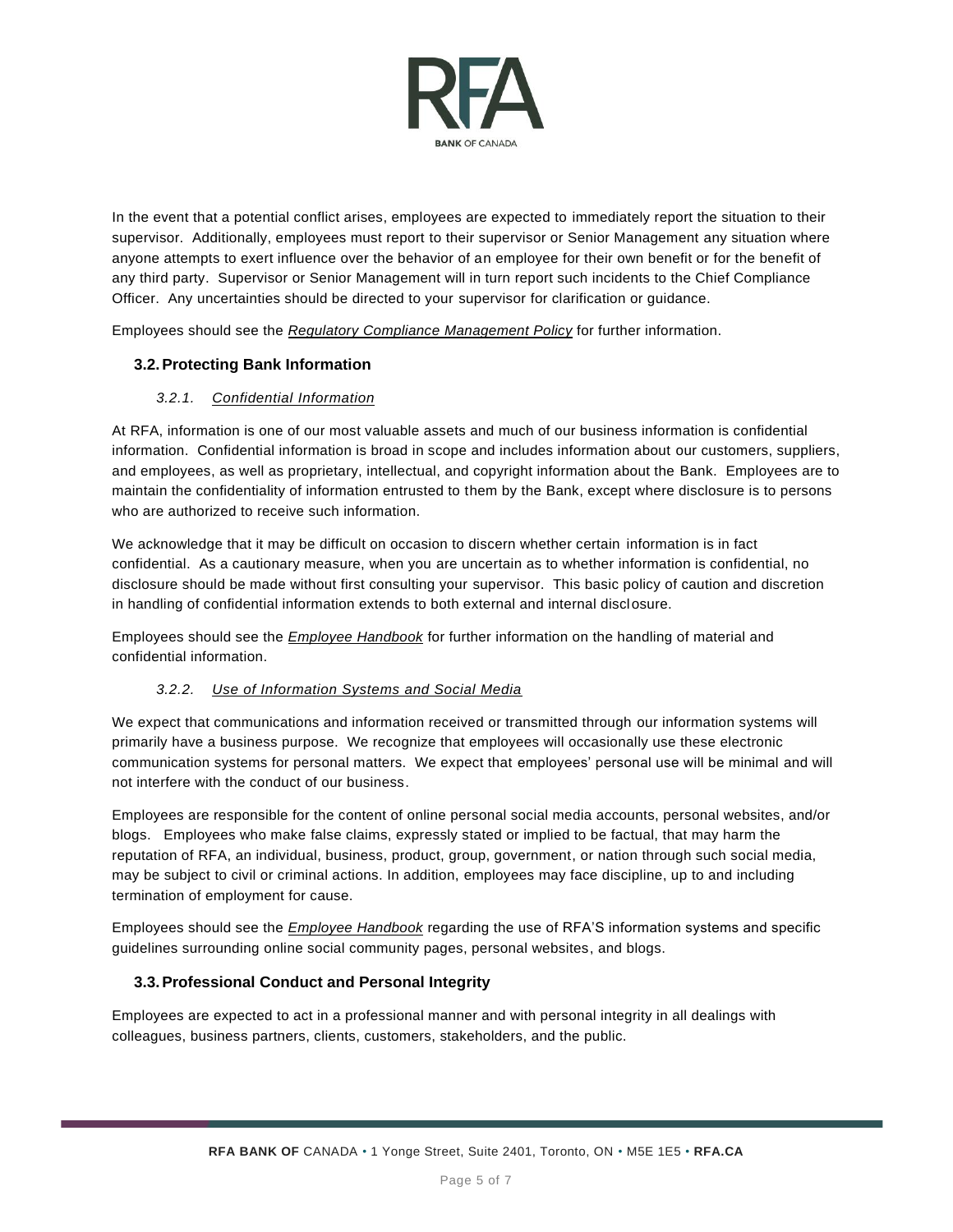

Employees should see the *Employee Handbook* for further information.

#### *3.3.1. Criminal Record*

If you are charged with, and/or found guilty of a criminal offence, you must promptly inform the Human Resources Department. There may be employment consequences up to and including termination of employment if you are found guilty of a criminal offence.

#### *3.3.2. Substance Abuse*

Employees are expected to perform their related work in a safe manner, free of the influence of alcohol, intoxicating drugs, or controlled substances. The use of alcohol, intoxicating drugs, or controlled substances in the workplace will not be tolerated: there may be employment consequences up to and including termination of employment depending of the situation.

#### **3.4.Health & Safety**

The health and safety of all employees is of the utmost concern to RFA. It is our policy to provide safe and healthy working conditions, as well as proper first aid facilities. It is not only RFA'S responsibility to ensure workplace health and safety but also the responsibility of all those to whom this Code applies.

It is in the best interest of all parties to consider health and safety in every activity. Commitment to health and safety must form an integral part of this organization. The Bank is committed to protecting employees from injury and illness by establishing safe work practices in compliance with occupational health and safety legislation.

Employees should see the *Employee Handbook* for further information.

# **4. Reporting**

If an employee becomes aware of any wrongful act or fraudulent offence or knows of any circumstance, event, deed, or action that could be detrimental to RFA's interests or its reputation for integrity, or if an employee is aware of any other breach of this Code, the employee is obliged to report such breaches directly to their supervisor or Human Resources, who will then report such matters to the Chief Compliance Officer. The employee may also choose to report such matters in the manner set out in the Whistleblowing Policy.

# **5. Code Compliance**

The Chief Executive Officer, supported by the Chief Compliance Officer, has ownership of the Code. Independent monitoring of the Code and certification of compliance is the responsibility of the Chief Compliance Officer, with input from the Chief Internal Auditor and Director, Human Resources.

All instances of non-compliance with the Code must be logged and reported to the Chief Executive Officer, and/or the Board of Directors on a timely basis by the Chief Compliance Officer.

Contravention of any provision of the Code or other corporate policies may result in disciplinary action, up to and including termination of employment for cause, in addition to possible civil, criminal, and regulatory action. Such contravention may also affect individual performance assessment and compensation. Employees are